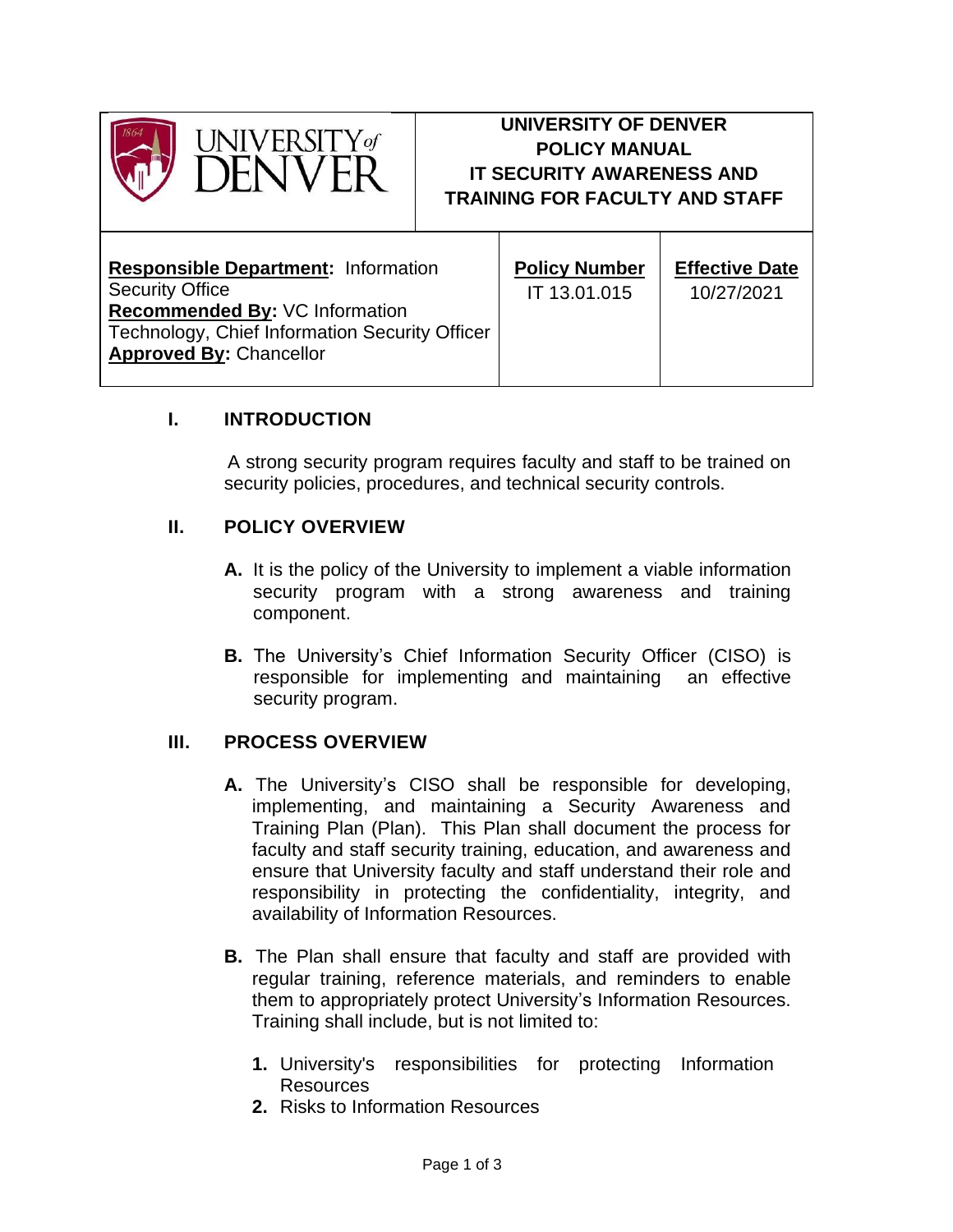- **3.** How to identify different forms of social engineering attacks, such as phishing, phone scams, and impersonation calls
- **4.** The secure use of Information Resources
- **5.** Information security policies, procedures, and best practices
- **C.** The Plan shall ensure:
	- **1.** All new users attend an approved security awareness training class prior to, or at least within 30 days of, being granted access to any Information Resources.
	- **2.** Faculty and staff receive training appropriate for specific job roles and responsibilities. After such training, each faculty or staff member must verify that he or she received the training, understood the material presented, and agrees to comply with it.
	- **3.** Faculty and staff are trained on how to identify, report, and prevent security incidents.
	- **4.** Faculty and staff are aware of the most common indicators of an incident.
	- **5.** Faculty and staff understand the importance of enabling and utilizing secure authentication.
	- **6.** Faculty and staff identify and properly store, transfer, archive, and destroy sensitive information.
	- **7.** Security policies, procedures, and manuals are readily available for reference and review by the appropriate faculty and staff.
	- **8.** Faculty and staff attend annual security awareness training.
	- **9.** Faculty and staff sign an acknowledgement stating they have read and understand University requirements regarding computer and information security policies and procedures.
	- **10.**Faculty and staff are provided with sufficient training and supporting reference materials to allow them to properly protect Information Resources.
	- **11.**The IT Department prepares and maintains one or more information security web pages that contain information security policies and procedures.
	- **12.**Faculty and staff are made aware of the risks and responsibilities related to "bring your own device and technologies" (BYODT).
	- **13.**Faculty and staff are made aware of causes of unintentional data exposures, such as losing their mobile devices or emailing the wrong person due to autocomplete in e-mail.
- **D.** The CISO shall: